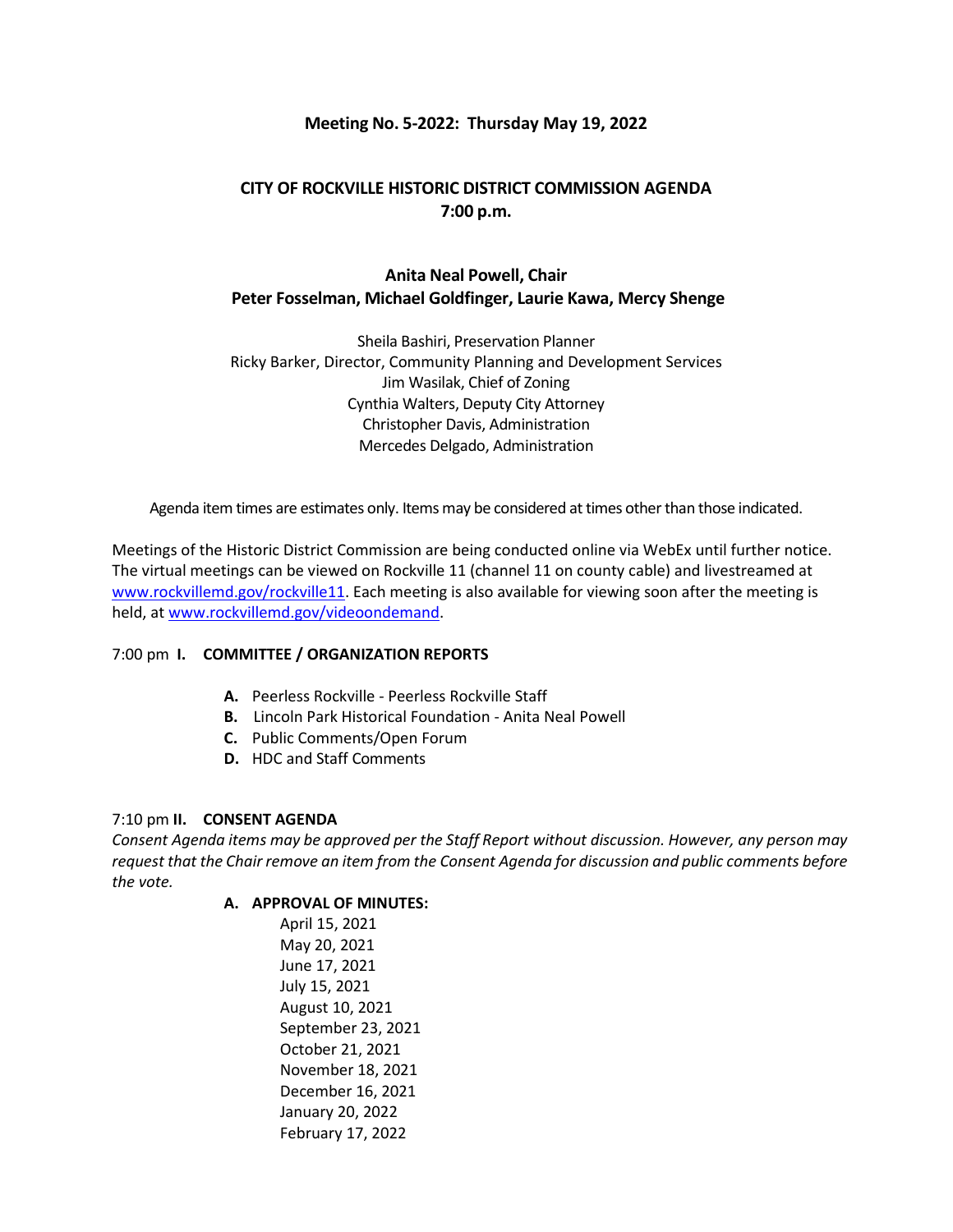#### **B. APPROVAL OF MINUTES:**

April 21, 2022

#### 7:15 pm **III. EVALUATION OF SIGNIFICANCE FOR DEMOLITION**

## **A. [HDC2022-01060](https://www.rockvillemd.gov/DocumentCenter/View/45244/HDC2022-01060-Web-Version)**

| <b>Applicant:</b> | <b>Montgomery County General Services</b>                                |  |
|-------------------|--------------------------------------------------------------------------|--|
| Agent:            | Greg Ossont, Deputy Director of Department of General Services           |  |
| Owner:            | Montgomery County Department of General Services                         |  |
| <b>Address:</b>   | <b>Montgomery County Detention Center</b>                                |  |
|                   | 1307 Seven Locks Road                                                    |  |
| Request:          | Evaluation of Significance for the demolition of seven Montgomery County |  |
|                   | <b>Detention Center buildings</b>                                        |  |

#### 9:15 pm **IV. DISCUSSION**

- **A. Old Business:**
- **B. New Business:**

#### 9:30 pm **V. ADJOURN**

The HDC adjourns by 10:00 pm, unless extended by the Chair.

Agenda item times are estimates only. Items may be considered at times other than those indicated.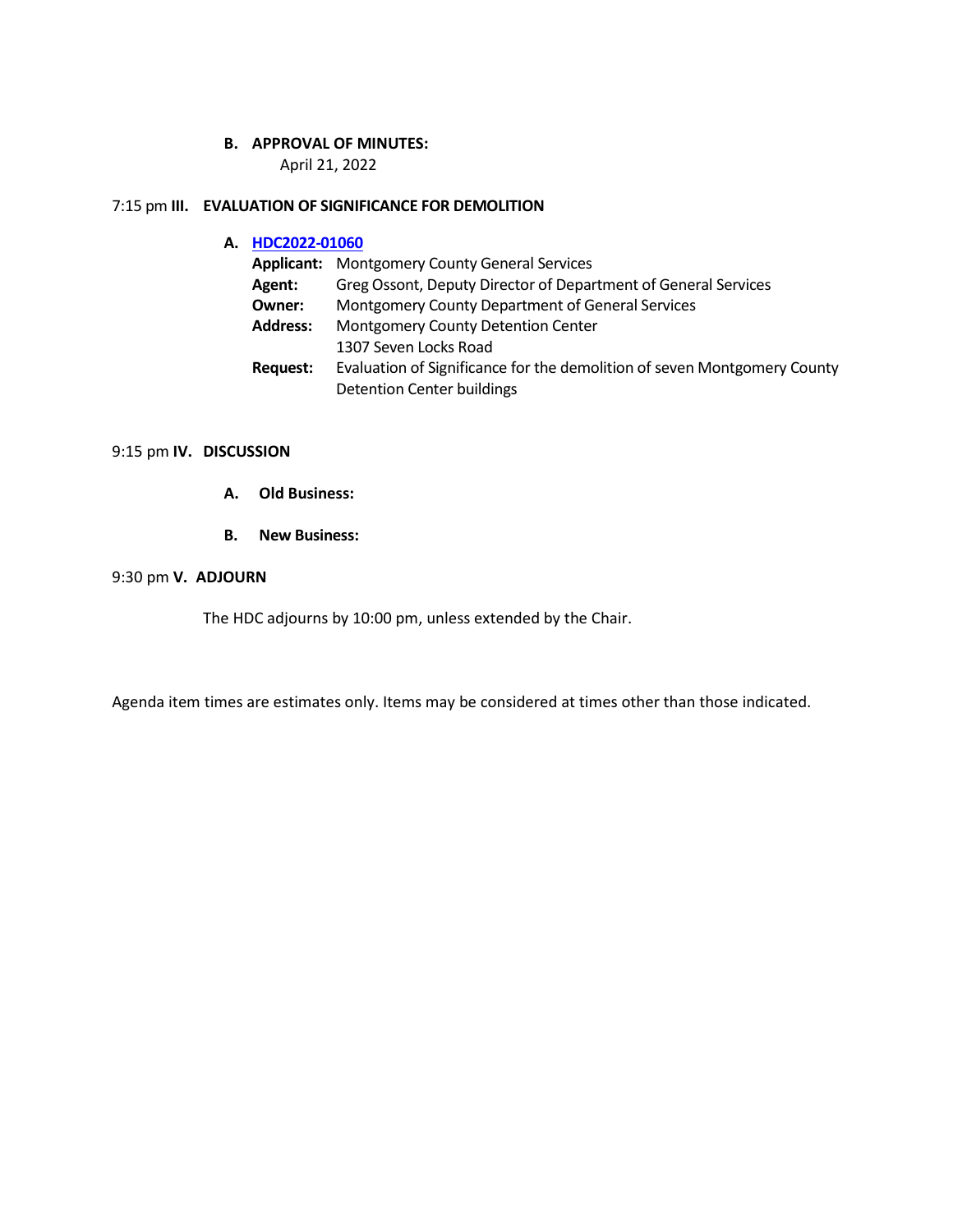| <b>HISTORIC DISTRICT COMMISSION</b><br><b>UPCOMING MEETINGS CALENDAR FOR 2022</b> |                             |  |
|-----------------------------------------------------------------------------------|-----------------------------|--|
| <b>2022 MEETING DATE</b>                                                          | <b>APPLICATION DUE DATE</b> |  |
| June 16, 2022                                                                     | May 13, 2022                |  |
| July 21, 2022                                                                     | June 17, 2022               |  |
| <b>AUGUST RECESS</b>                                                              | ************                |  |
| September 15, 2022                                                                | August 12, 2022             |  |
| October 20, 2022                                                                  | September 16, 2022          |  |
| November 17, 2022                                                                 | October 14, 2022            |  |
| December 15, 2022                                                                 | November 11, 2022           |  |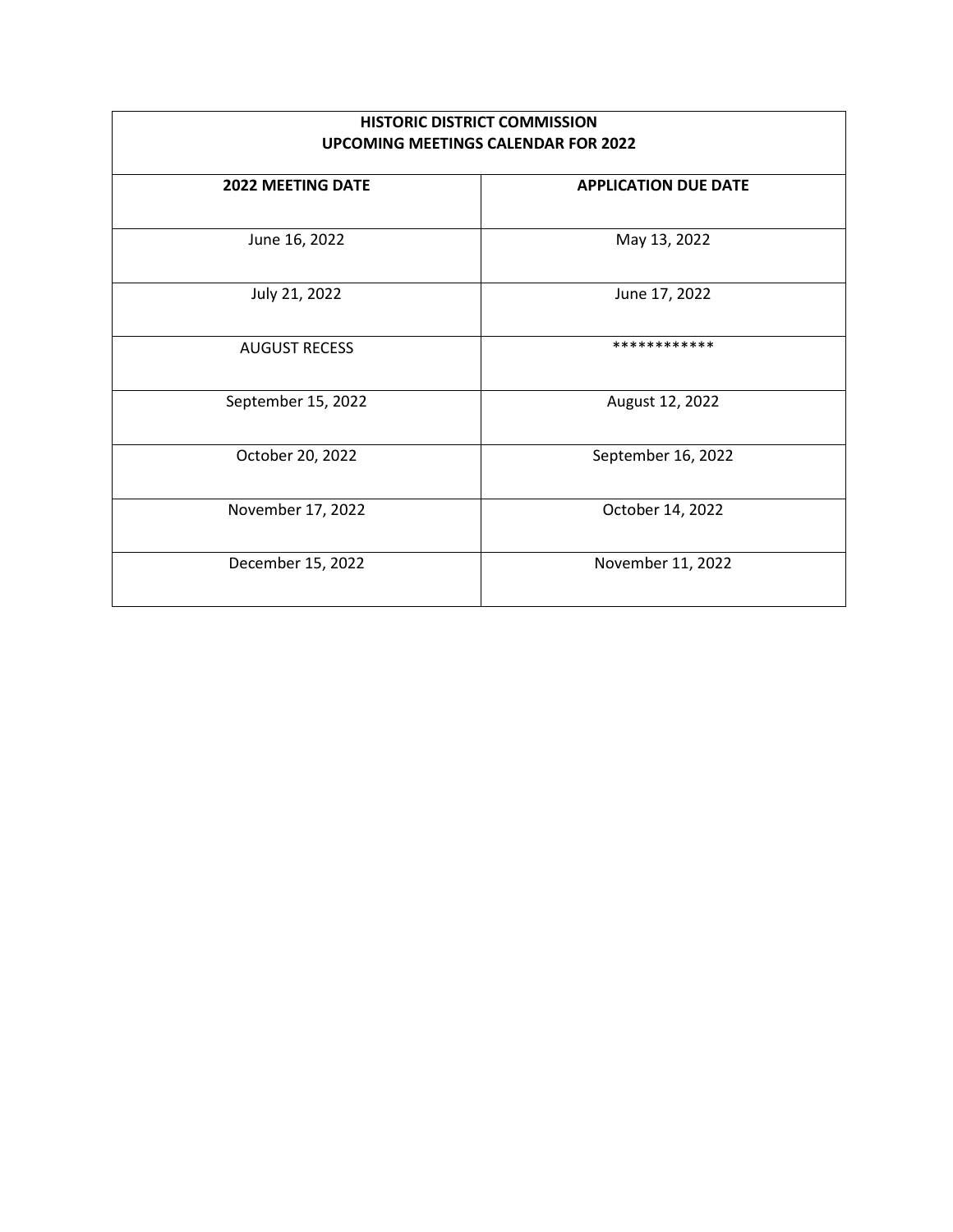#### **ONLINE MEETING AND PUBLIC HEARING PROCEDURES**

#### **Viewing Virtual Meetings**

Members of the public who wish to view the virtual meeting can watch it on Rockville 11, channel 11 on county cable, livestreamed at [www.rockvillemd.gov/rockville11,](http://www.rockvillemd.gov/rockville11) and available a day after each meeting at [www.rockvillemd.gov/videoondemand](http://www.rockvillemd.gov/videoondemand)

Members of the public who wish to participate and/or provide testimony on the subject application are welcome to do so by following the public hearing procedures outlined below.

#### **HISTORIC DISTRICT COMMISSION ONLINE MEETING and PUBLIC HEARING PROCEDURE**

#### **I. Meeting Platform**: WebEx

- A. Applicant Access: Provided by Planning and Development Services/IT
- B. Access for Oral Testimony and Comment: Provided by PDS/IT (see below)

#### **II. Pre-Meeting Preparations/Requirements:**

A. Written Testimony and Exhibits Written testimony and exhibits may be submitted by email to the Historic District Commission, at [history@rockvillemd.gov,](mailto:history@rockvillemd.gov) or by mail to:

> Sheila Bashiri, Preservation Planner Rockville Historic District Commission 111 Maryland Avenue Rockville MD, 20850

Written testimony and exhibits that are submitted by 4:00pm on **May 18, 2022** will be provided to the Historic District Commission by e-mail and posted on the on the Internet next to where the Agenda is provided, at [https://www.rockvillemd.gov/AgendaCenter/Search/?term=&CIDs=3,&startDate=&](https://www.rockvillemd.gov/AgendaCenter/Search/?term=&CIDs=3,&startDate=&endDate=&dateRange=&dateSelector=) [endDate=&dateRange=&dateSelector=](https://www.rockvillemd.gov/AgendaCenter/Search/?term=&CIDs=3,&startDate=&endDate=&dateRange=&dateSelector=)

## B. Oral Testimony by members of the Public

Public Testimony/Comment on an Application – Any member of the public who wishes to provide oral comments on an Application must submit their name and email address to the Historic District Commission, (by email at [history@rockvillemd.gov\)](mailto:history@rockvillemd.gov) no later than 9:00 am on the day of the hearing (**May 19, 2022**) to be placed on the testimony list. Members of the public who seek technical assistance from City staff must submit their name and email address to Sheila Bashiri[, sbashiri@rockvillemd.gov,](mailto:sbashiri@rockvillemd.gov) no later than two (2) days in advance of the hearing so that an orientation session may be scheduled.

If a member of the public is unable to meet the deadline to be placed on the testimony list, they can submit written testimony to the Historic District Commission by email to [history@rockvillemd.gov.](mailto:history@rockvillemd.gov) For written testimony received after the 4:00 p.m. deadline noted above, the Preservation Planner will inform the Commission that the comments have been received, but after the established deadline.